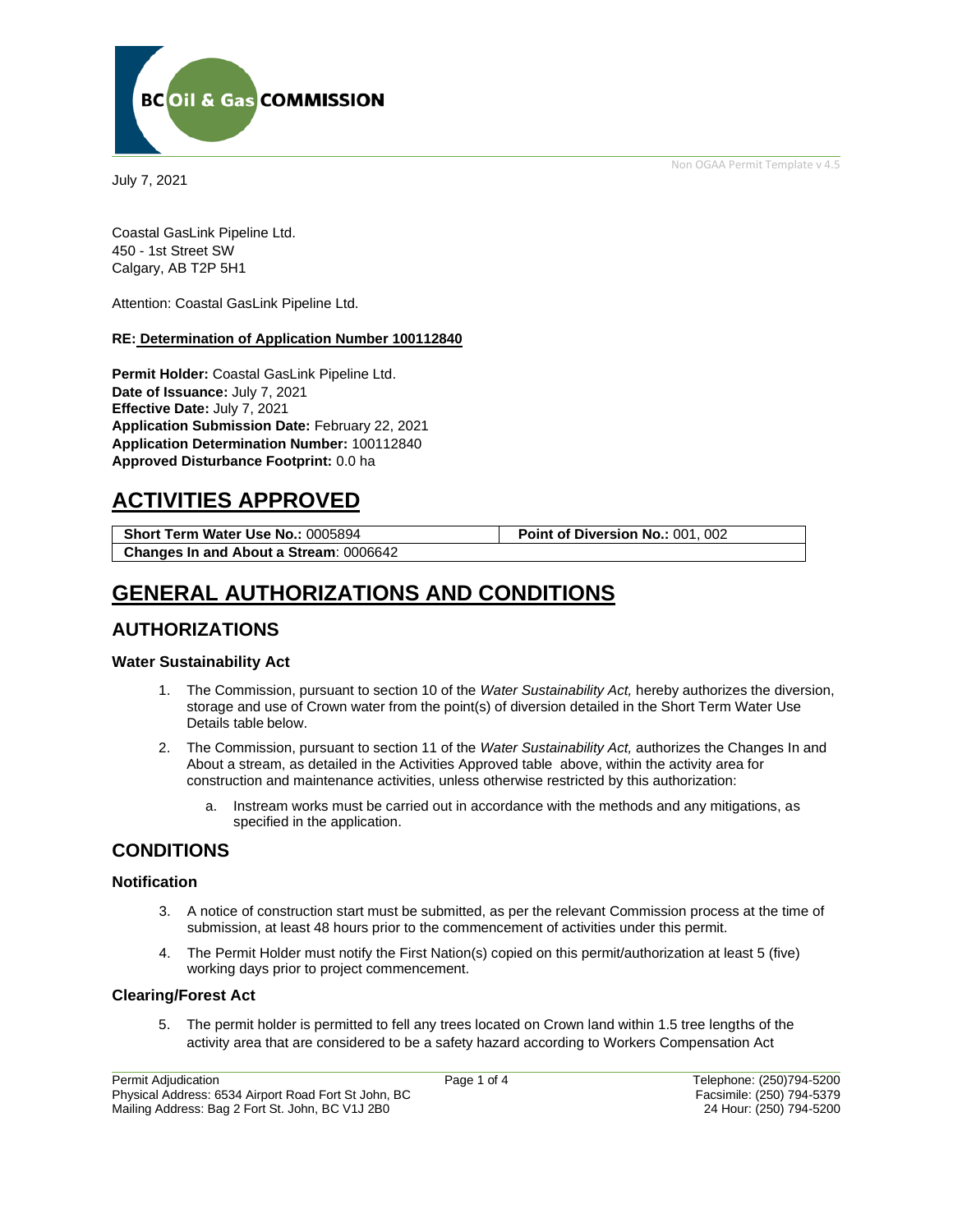regulations and must be felled in order to eliminate the hazard. Trees or portions of these trees that can be accessed from the activity area without causing damage to standing timber may be harvested.

#### **Water Course Crossings and Works**

- 6. Stream, lake and wetland crossings must be constructed in accordance with the methods and any mitigations, as specified in the application.
- 7. In-stream activities within a fish bearing stream, lake or wetland must occur:
	- during the applicable reduced risk work windows as specified in the Skeena Region Reduced Risk Work Windows;
	- b. in accordance with alternative timing and associated mitigation recommended by a Qualified Professional and accepted by the Commission; or
	- c. in accordance with an authorization or letter of advice from Fisheries and Oceans Canada that is provided to the Commission.
- 8. At any time, the Commission may suspend instream works authorized under this permit. Suspensions on instream works will remain in place until such time as the Commission notifies permit holders that works may resume. Reasons for suspension of works may include, but are not limited to, drought conditions and increased environmental or public safety risks.
- 9. Equipment used for activities under this Permit must not be situated in a stream channel unless it is dry or frozen to the bottom at the time of the activity.
- 10. The permit holder must ensure any instream works related to maintenance are planned and overseen by a qualified professional. This individual must assess and determine whether planned works pose a risk to any of the features listed below, and is responsible for developing and implementing mitigation measures to reduce any potential impacts on these features, as required:
	- a. fish or important fisheries habitat;
	- b. species identified as special concern, threatened, or endangered under the federal *Species at Risk Act*; or
	- c. species identified by Order as a species at risk under the *Forest and Range Practices Act* or the *Oil and Gas Activities Act.*

This assessment must be provided to the Commission upon request.

### **ACTIVITY SPECIFIC DETAILS, PERMISSIONS AND CONDITIONS**

#### **SHORT TERM WATER USE**

### **Short Term Water Use Number -** 0005894

**Approval Period – From**: July 7, 2021 **To:** July 7, 2023

#### **ACTIVITY DETAILS**

| <b>Type: Lake/Pond</b><br><b>Purpose:</b> Oil and Gas, Industrial & Storage<br>Location (UTM): Zone 09 Northing 5988454, Easting 562249<br>Daily Withdrawal Volume (m <sup>3</sup> /day): 12,960<br>Total Withdrawal Volume (m <sup>3</sup> ): 40,000 | <b>Point of Diversion No.: 001</b> | Water Source Name: Unnamed Lake (Kitimat River) (POD KP616) |  |
|-------------------------------------------------------------------------------------------------------------------------------------------------------------------------------------------------------------------------------------------------------|------------------------------------|-------------------------------------------------------------|--|
|                                                                                                                                                                                                                                                       |                                    |                                                             |  |
|                                                                                                                                                                                                                                                       |                                    |                                                             |  |
|                                                                                                                                                                                                                                                       |                                    |                                                             |  |
|                                                                                                                                                                                                                                                       |                                    |                                                             |  |
|                                                                                                                                                                                                                                                       |                                    |                                                             |  |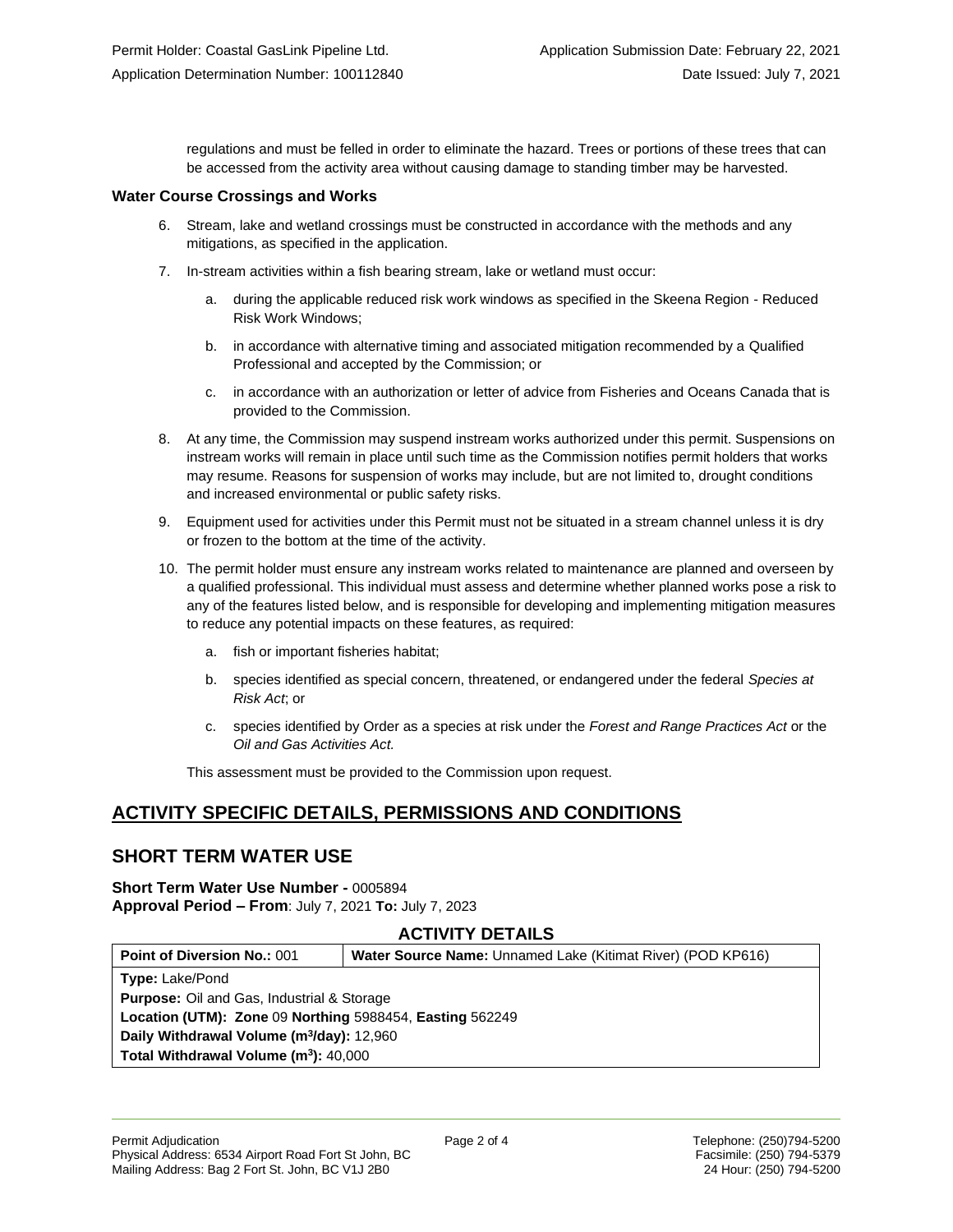| <b>Point of Diversion No.: 002</b>                       | Water Source Name: Unnamed Lake (Kitimat River) (POD KP617) |  |
|----------------------------------------------------------|-------------------------------------------------------------|--|
| <b>Type: Lake/Pond</b>                                   |                                                             |  |
| <b>Purpose:</b> Oil and Gas, Industrial & Storage        |                                                             |  |
| Location (UTM): Zone 09 Northing 5988148, Easting 561878 |                                                             |  |
| Daily Withdrawal Volume (m <sup>3</sup> /day): 12,960    |                                                             |  |
| Total Withdrawal Volume (m <sup>3</sup> ): 40,000        |                                                             |  |
|                                                          |                                                             |  |

*All authorizations for this activity are subject to the following conditions:*

#### **Short Term Water Use Conditions**

- 11. A copy of this authorization must be available for inspection at the point of diversion and use location(s).
- 12. Water withdrawn under this authorization must only be used for the purposes of carrying out the oil and gas activities or related activities.
- 13. Water must not be diverted or withdrawn from any beaver pond.
- 14. End-of-pipe intakes must be screened with maximum mesh sizes in accordance with the Fisheries and Oceans Canada 'Interim Code of Practice: End-of-pipe fish protection screens for small water intakes in freshwater'.
- 15. The permit holder must maintain accurate records of all water withdrawal activities throughout the term authorized. Water withdrawal records for each diversion point, including '0' values for months where no water was withdrawn, must be recorded monthly. Water withdrawal records must be submitted to the Commission on a quarterly basis via eSubmission. Quarterly reports are due on or before April 25, July 25, October 25 and January 25.
- 16. At any time, the Commission may suspend short term water use previously authorized. Water use suspensions will remain in place until such time as the Commission notifies permit holders that water withdrawals may resume.

## **ADVISORY GUIDANCE**

- 1. CIAS Sketch Plan SECTION 8 EAST LAKE CROSSING KP 617+000\_R0.pdf, CIAS Sketch Plan CGW4703-MCSL-G-MP-2793-KP\_616-617\_LAKE-Rev0.pdf, Diversion Map - CGW4703-MCSL-G-MP-2792-POD\_KP\_616\_POD\_KP\_617-Sketch-Rev0.pdf is for the permit holder's internal reference only and was not reviewed as a decision tool for this permit, nor does it form an integral part of this permit.
- 2. Instructions for submitting notice of construction start, as required by regulation, can be found in the Oil and Gas Activity Operations Manual on the Commission's website.
- 3. Unless a condition or its context suggests otherwise, terms used in this approval have the same meaning as the Environmental Protection and Management Regulation under the *Oil and Gas Activities Act*.

All pages included in this permit and any attached documents form an integral part of this permit.